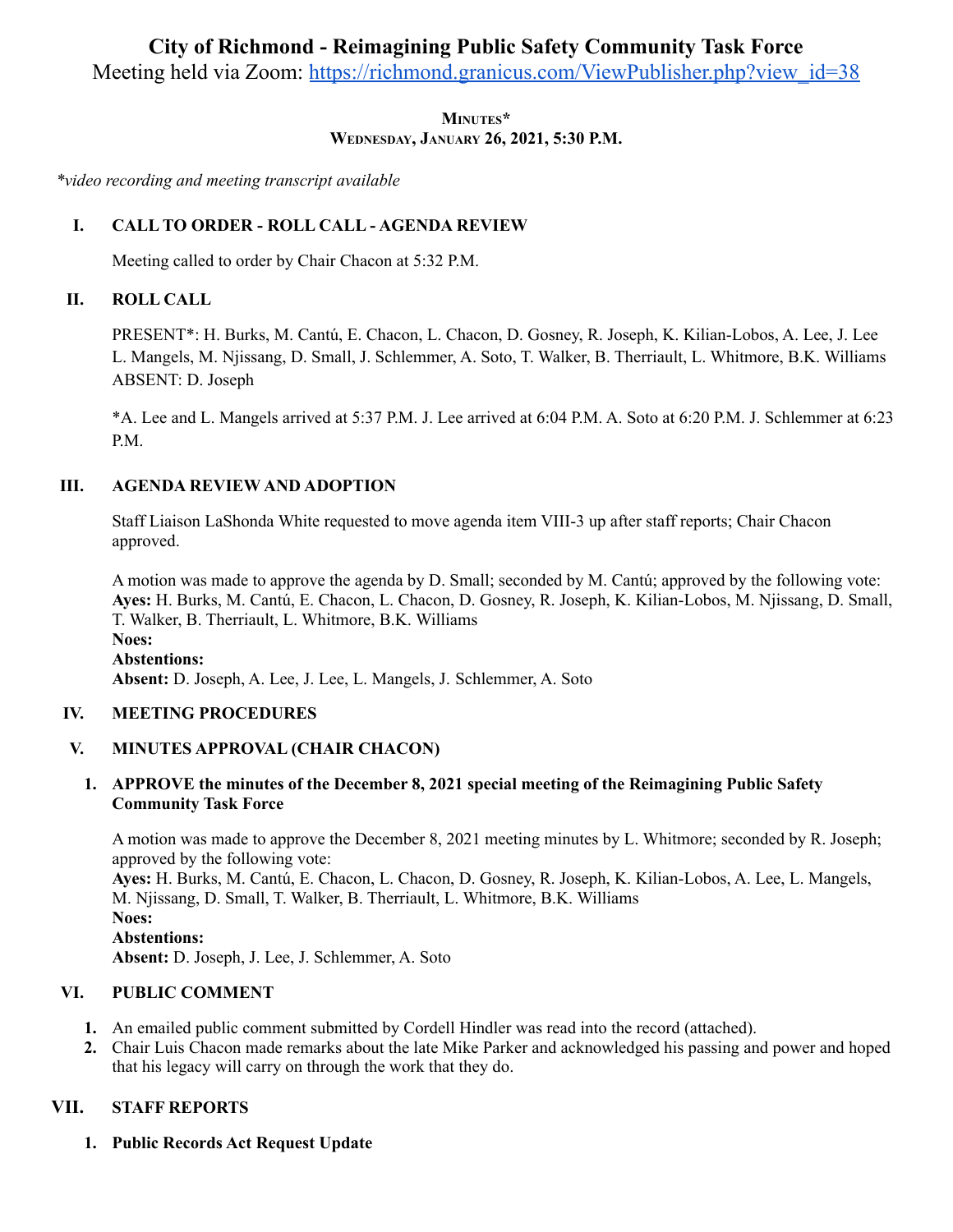# **City of Richmond - Reimagining Public Safety Community Task Force** Meeting held via Zoom: [https://richmond.granicus.com/ViewPublisher.php?view\\_id=38](https://richmond.granicus.com/ViewPublisher.php?view_id=38)

Staff Liaison LaShonda White presented this report and City Attorney Heather McLaughlin provided additional input. Liaison White reminded Task Force members that City Attorney Bruce Soublet is still awaiting a response from several Task Force members to submit documentation that complies with the various Public Records Requests regarding any communication members had with Councilmembers and others by January 31, 2022. Discussion ensued.

Task Force Member D. Small commented that she has sent numerous written requests to the City Attorney's Office regarding her concerns on the scope of the public records request being overly broad and personal and is awaiting an adequate response from the Office that will address her concerns. City Attorney Heather McLaughlin confirmed receiving the request and shared that it is typical City protocol to ask the requestor to narrow down the scope but are not always successful. City Attorney McLaughlin asked Task Force members still pending responses to send records that they believe are responsive and not overly broad per the records request at that point in time. She further stated that it can become a rolling release of the records and that she will check in with City Attorney Bruce Soublet regarding the letters and concerns. Task Force Member L. Mangels stated she had not complied with the request due to outstanding questions not being addressed. Task Force Member D. Small cited California case law stating that records that are part of deliberative process are not subject to the PRA and expressed concern that much of the material requested falls outside of this scope and noted these concerns in her two letters sent to City Attorney Soublet in November and December 2021. She further expressed that Task Force members were not told they were subject to the Public Records Act when they first joined. Task Force Member D. Gosney agreed that separate emails would be beneficial for communication. Task Force Member B. Therriault suggested redactions and D. Gosney stated it should be done by City staff and McLaughlin agreed. She requested separate emails for Task Force members for Task Force business. Staff Liaison White noted that due to the concerns to be addressed, the deadline of January 31, 2022, is no longer active and that the rolling release of the records will be best moving forward.

### **2. Task Force Meeting Attendance Report**

Staff Liaison White presented this report and reminded Task Force members about the attendance and excused absences policy in the City of Richmond Commission Handbook. Discussion ensued to clarify procedures, timing, and absences.

Public Comment:

- 1. Sara Cantor asked staff regarding the actual consequences of not complying with the Public Records Request.
- 2. Carole Johnson asked why we cannot see all of the Task Force members on camera and compared it with another public commission.
- 3. Adey Teshager commented on City Attorney Heather McLaughlin's comments regarding arrests and imprisonment and that it was a triggering comment.

# **VIII. PRESENTATIONS, DISCUSSIONS, & ACTION ITEMS**

### **1. ELECTION of Chair**

Chair L. Chacon announced that he is stepping down as Chair and will also step back from the Implementation subcommittee. Chair Chacon opened the floor for nominations. Discussion ensued.

A. Lee nominated D. Small; seconded by M. Cantú; D. Small accepted the nomination.

A substitution motion was made to keep nominations open by H. Burks; seconded by D. Gosney; approved by the following vote:

**Ayes:** H. Burks, M. Cantú, E. Chacon, L. Chacon, D. Gosney, R. Joseph, K. Kilian-Lobos, A. Lee, J. Lee, L. Mangels, M. Njissang, J. Schlemmer, D. Small, B. Therriault, L. Whitmore, B.K. Williams **Noes:** A. Soto, T. Walker **Abstentions: Absent:** D. Joseph